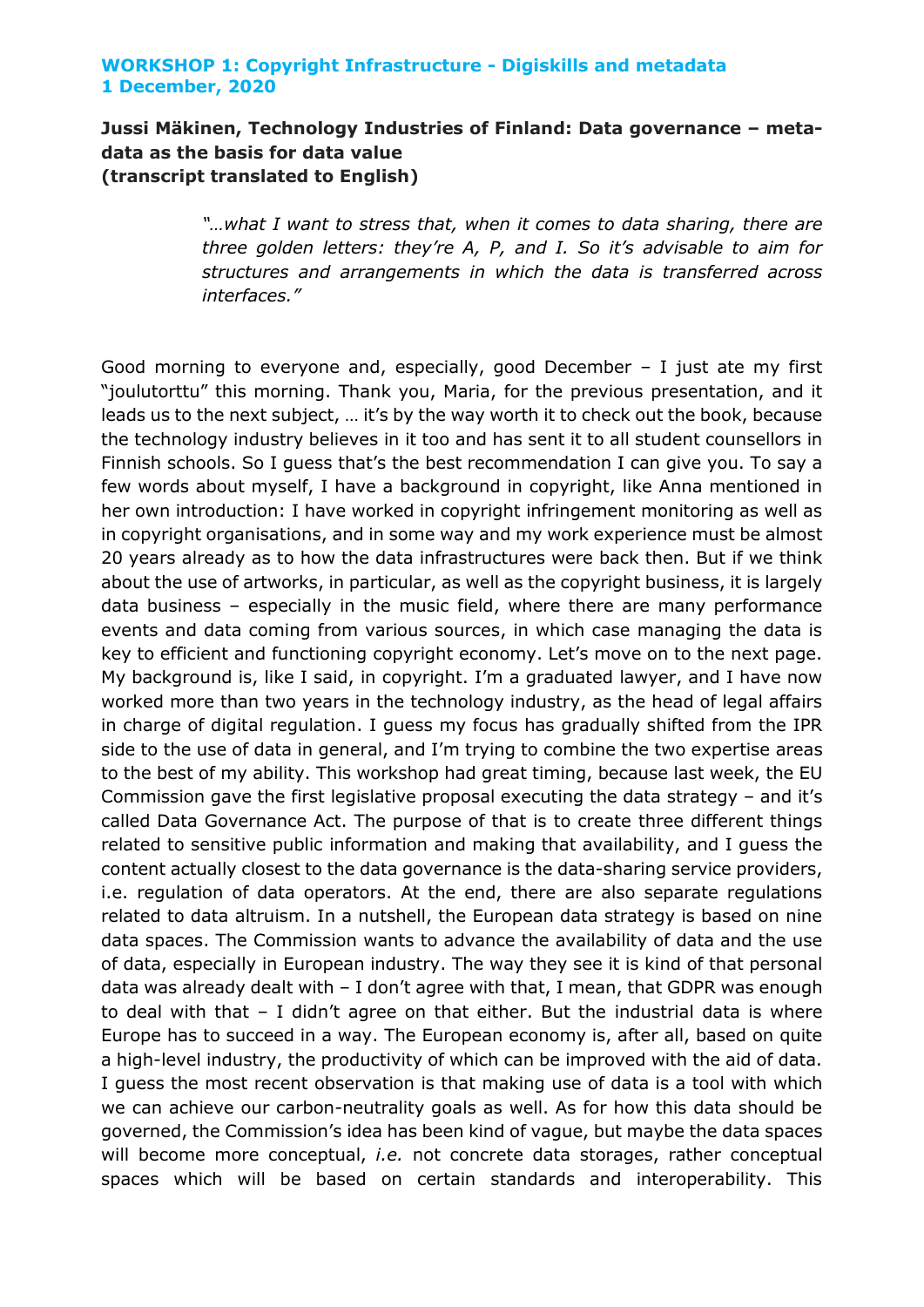interoperability or interconnectivity, in fact, was the idea that we would have liked to see in the Data Governance Act by the Commission. (So if in the telco circles they have identified the operators) kind of similar regulation for the operators as in the telco side, meaning that they have to remain neutral about the data; you cannot use the data transmitted for your own benefit or the data that you're processing in other ways. But the important thing that makes telco operators a universally applicable network is that the operators are interconnected. And that the data is transmitted in a certain order (--) need to modify it when moving between operators. So interconnectivity and standards. In actuality, this Act will not reinforce neither of these things, but that's the kind of work – especially when it comes to the standards – that is done within European data spaces. So it is preferable to have a certain degree of interoperability between operators, and that happens via APIs which Maria mentioned, *i.e*. via programming interfaces, via standardised interfaces, you have to get the data moving so there is no need to interpret each batch of data separately, rather that the data moves around in an automated fashion. But what's also related to data governance is that, out of the functioning interfaces and standards, a basis for networks is born, but as for the networks in which the data is transmitted, the networks also need agreements where certain practices are set as to how data moves around. And when it comes to, say, industrial data or why not personal data as well, there needs to be clarity as to what one is allowed to do with the data, what one is perhaps not allowed to do with it, who it can be given to, what other features are related to the data that play a role in how it can be used. When it comes to data in general, few rules are set by the legislation. GDPR legislation is probably the closest, regarding personal data regulation – of course, it sets certain rules. But when it comes to industrial data or data on works – which, however, is not part of the work itself, but is rather related to its authors or something like that – in that case, the rules related to the use of data are set through agreements, in case of bilateral relationships but for instance when a bunch of, a couple of operators, or, say, ten operators, so if they all make bilateral agreements, I think you have 49 of them already – so it gets tricky. And then changing the rules by changing each dyadic agreements is a logistically difficult process, so that's why the rulebooks are perhaps a handier way. What's more, in the data networks it would be good… when you try to build a functioning data market, it would be good that the identity of things, companies, and people could be verified in way that is independent from the network – if we're aiming for a multi-operator market that is the European idea, it is particularly important to strengthen these identities, or say, to verify the correctness of certain data. And I guess this is a layer, a layer of soft infrastructure that is either missing from the current data economy or is underdeveloped. And for example, in the big platforms, it has been replaced by the fact that the correctness of certain things or the runner of the platform are beyond the people's reach. And if we can build this layer of identities and trust services so it becomes functioning and strong in Europe, it is a good prerequisite for the birth of quite a flexible multi-operator competed market. Such services are already available: in Finland, a Findy cooperative is about to launch, the background of which is in expertise in decentralised systems, and that's when we're talking about universally applicable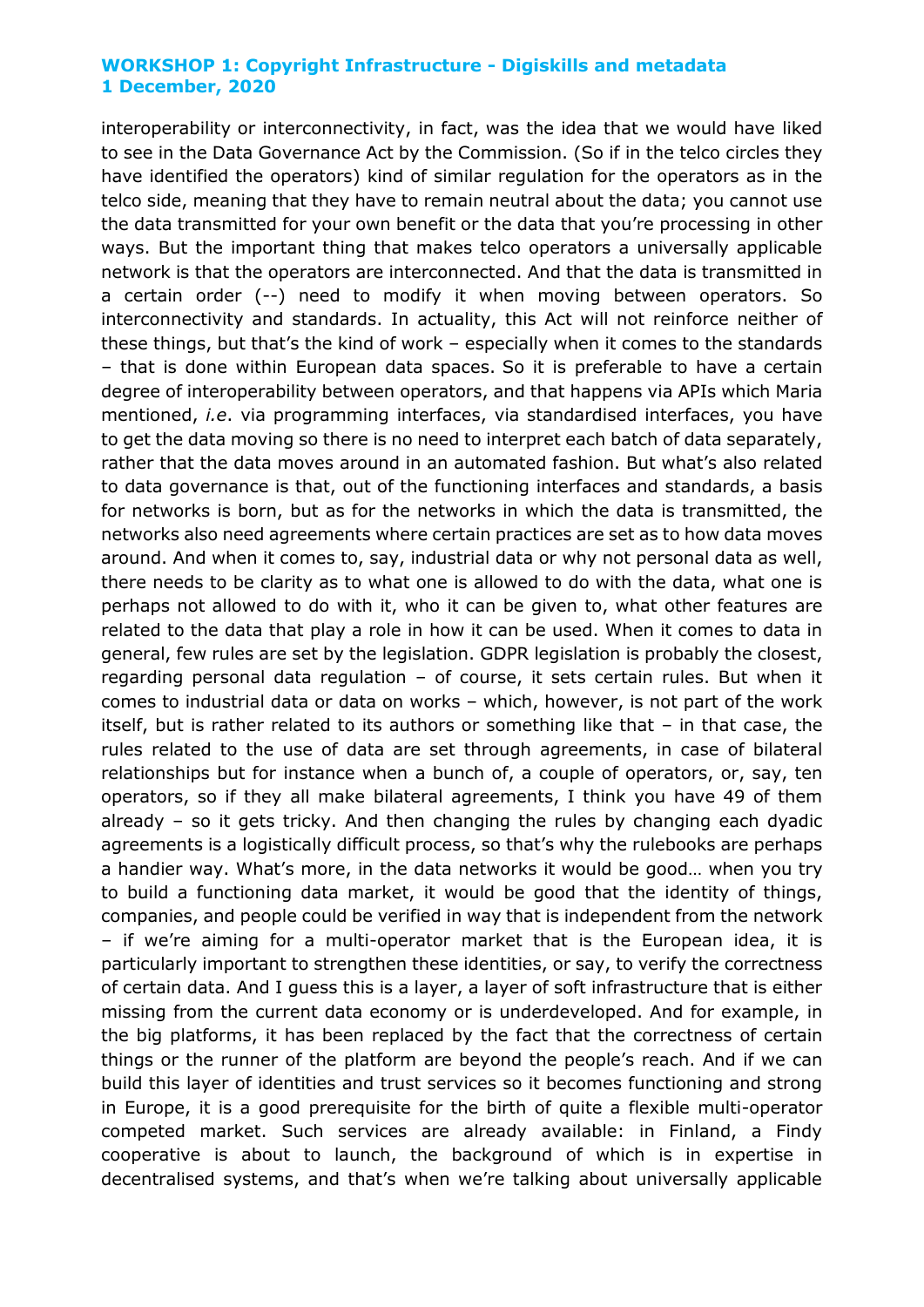operator who can consolidate the identity of pretty much whatever. And if we consider, say, automatic agreement or the like… in the copyright discussion, there were these micro-licences, so that can help to confirm certain transactions or certain performance events, or royalty shares can be attached to the work data, in which case it can automatically distribute the remuneration between all authors. So this is a crucial basis for a functioning data economy, that we have certain… or at least a place in the architecture, in the data models mentioned by Maria I have been taken into account.

Real-time economy is one good example as to how the standards, the interfaces, and the network are needed for everything to work smoothly for us. So it's a bit like an e-bill that goes from the biller to the payer so that there are different sorts of mediators in between that the rest don't know about. And another thing that we're supposed to make happen is that the same data would be sent to the other direction, too, in the form of a receipt. But when we reach this level of automation and reliability, we can replace these physical-world paper-based process with much smarter and automated procedures.

Shall we move on to the next page? Well, the title here is the value of industrial data. And that is actually largely based on how the organisation's maturity regarding data governance is. In that case, the meta-data are very central regarding how the value of data is defined. In the industrial environment we encounter lots of discussion where organisations think they have lots of precious and valuable data, but when you look into it more closely, you may observe certain deficiencies, or like Maria mentioned in her presentation, biases, so that it's not necessarily usable for teaching AI as it is. So when you only have a data dump and when you add certain metadata to it, such as, say, where it comes from, whether it's annotated – which means its correctness has been confirmed –, whether it has been combined with some other data, and stuff like that, combine data about the data with the data, which describes the qualities of the data. In that case, the value and the usability and the reliability reaches a whole new level. I can imagine that, in the copyright world, there are quite… say, certain things are related to artwork data, they're a bit unclear, for there isn't necessarily a uniform standard but certain practices, and what's more, data practices between different operators may vary a bit, which makes data processing quite challenging. Instead if you are able to standardise, so that the data would arrive in a certain order, for example, and if we can attach certain metadata; for example, one significant piece of metadata may be, say, year of the author's death – that could be one example, then you would know how long it's protected by copyright, it's related to how the value of the copyright is defined, it's also related to how a civil society operates, because the work becomes, for instance, free to use – things like that. And of course, when you apply that to performance data, there are even more possibilities. In the industry side, this standardising is done by this IDSA – International Data Spaces Association. That's a part of the French-German GAIA-X project, the purpose of which is to build quite an extensive chart of governance of European data, starting from the physical infrastructure, ending with